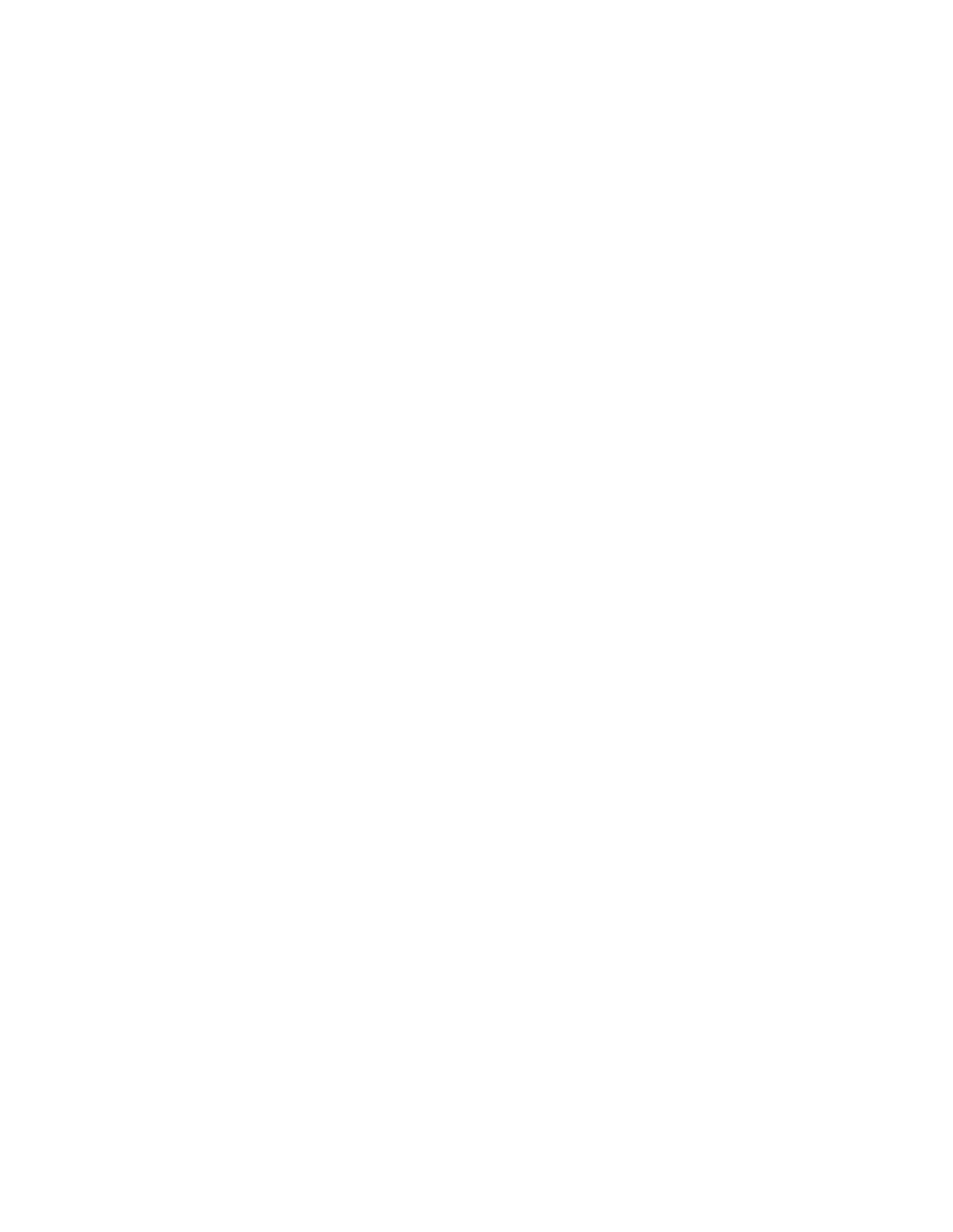# **SECTION 02597 POND LINING - TREATED SOIL**

### <span id="page-2-0"></span>**PART 1 - GENERAL**

### <span id="page-2-1"></span>1.01 DESCRIPTION

Under these specifications, the contractor shall furnish all labor, materials, and tools required for the complete installation of a chemically and cement treated clay bearing soil seepage control lining with a vertical concrete lake edge to control erosion and horizontal seepage at the upper margin of the water holding facility.

### <span id="page-2-2"></span>1.02 SUBMITTALS

The contractor shall submit for Eastern Municipal Water District approval Laboratory tests of any clay samples and samples of any material not specifically noted in the specifications indicating conformance to the specifications.

### <span id="page-2-3"></span>1.03 PRODUCT DELIVERY

All materials and chemicals shall be delivered to the job site. All chemicals shall be stored in their original containers, shall be plainly marked, and shall comply with the manufacturer's recommendations.

### <span id="page-2-4"></span>1.04 JOB CONDITIONS

The contractor shall familiarize himself and comply with all applicable state, county, and municipal rules and regulations pertaining to sanitation, fire protection and safety, and all provisions of the Contract Documents.

# <span id="page-2-5"></span>1.05 GUARANTEE OF WORK

The contractor shall guarantee the entire Work constructed by him under the Contract to be free of detects in materials and workmanship for a period of two (2) years following the date of acceptance of the Work by the District. The contractor shall agree to make, at his own expense, any repairs or replacements made necessary by defects in materials or workmanship in the Work which become evident within said guarantee period. The contractor shall make repairs and replacements promptly upon receipt of written order from the District. If the contractor fails to make the repairs and replacements promptly, the District may do so, and the contractor shall be liable to the District for the cost of such repairs and replacements.

# <span id="page-2-6"></span>1.06 EXPERIENCE OF CONTRACTOR

The contractor installing the chemically and cement treated soil liner shall have demonstrated his ability to perform this work by having previously successfully installed four (4) ponds with this type of soil treatment.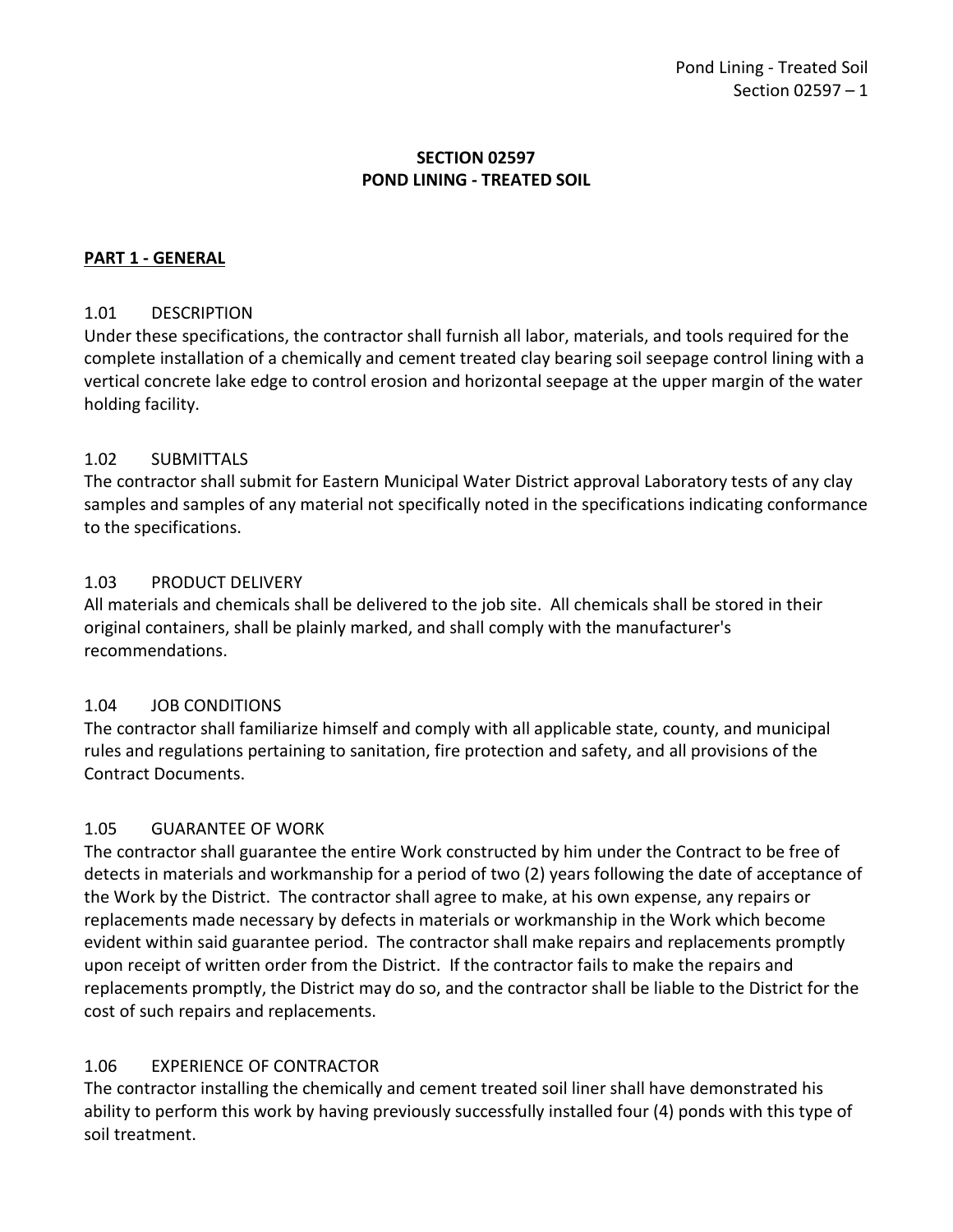Pond Lining - Treated Soil Section 02597 – 2

### <span id="page-3-0"></span>**PART 2 - MATERIALS & PRODUCTS**

### <span id="page-3-1"></span>2.01 SOILS TO BE TREATED

The soils for the treated lining shall be a blend of sands, silts and clays with a minimum clay content of 10% of two (2) micron clay as measured by ASTM standard methods. The soil to be treated may be onsite soil, an imported soil, or blends of on-site soils with high-grade imported Montmorillonite clay (bentonites).

# <span id="page-3-2"></span>2.02 PRODUCTS SPECIFIED BY BRAND NAME OR MANUFACTURER'S MODEL NUMBER

Specific products indicated on the plans or in the specifications signify that the product listed will perform in a satisfactory manner if installed in accordance with the plans in a good workmanship manner. Contractor shall follow all instructions furnished by the manufacturer.

Substitutions of products specified in the plans or in these specifications will be allowed if the contractor submits sufficient reasons and/or evidence to the project engineer that the alternate product will indeed perform equally, will fit in the space provided, and will not cause later maintenance problems. Alternate products shall not be installed until approved in writing by the project engineer.

### <span id="page-3-3"></span>2.03 SOIL STABILIZER

Soil stabilizer shall be an enzyme compaction aid, trade name WA-13 as distributed by Soil Science International, Inc., or equal.

### <span id="page-3-4"></span>2.04 SEEPAGE INHIBITOR

Seepage inhibitor shall be a concentrated dispersion of polymers and modifiers emulsified in water, trade name SS-13 as distributed by Soil Science International, Inc., or equal.

### <span id="page-3-5"></span>2.05 PORTLAND CEMENT

Portland cement shall be Type II and conform to Section 03300.

### <span id="page-3-6"></span>2.06 CONCRETE

Concrete for the vertical lake edge shall be Class "B" and conform to Section 03300.

### <span id="page-3-7"></span>**PART 3 - EXECUTION**

### <span id="page-3-8"></span>3.01 SITE CLEARING

The site shall be cleared of all vegetation, rocks, and debris and disposed of off-site in a legal manner.

### <span id="page-3-9"></span>3.02 EMBANKMENT

Any required embankment as shown on the plans shall be placed and shall conform to Section 02201.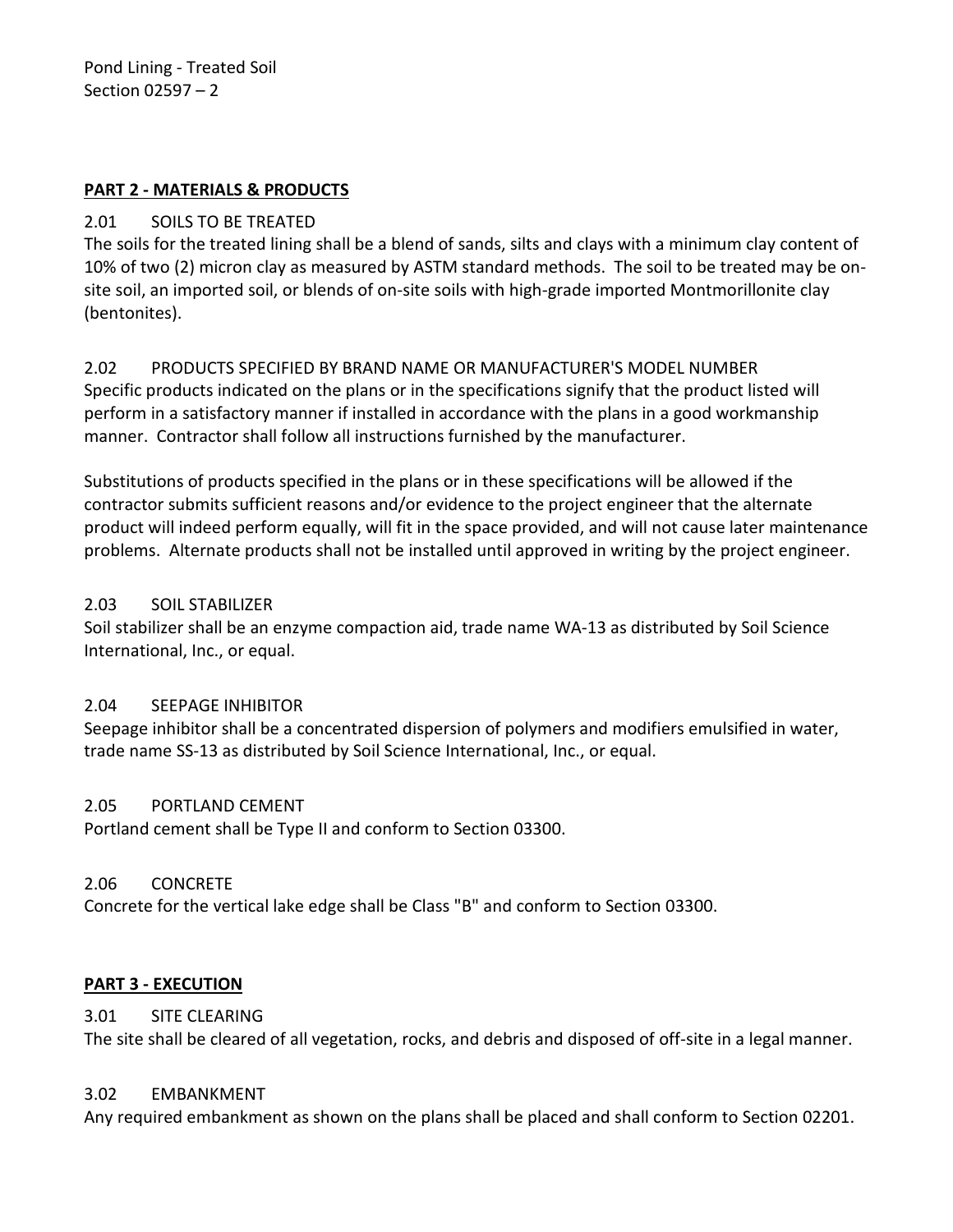### <span id="page-4-0"></span>3.03 CONCRETE POND EDGE

The vertical concrete lake edge shall be ten inches (10") thick and four foot (4') high or as shown on the plans.

A level bench sufficiently wide to accommodate the trencher selected shall be graded with its center line on the lake edge and elevation as shown on the plans. The normal elevation of the bench is one foot (1') above the planned high water elevation in the pond.

A trench, 10 inches (10") wide shall be excavated along the pond edge shown on the plans. The normal depth of the trench shall be four foot (4') and extend to a point three foot below the planned high water elevation in the pond.

The trench walls shall be moistened prior to placement of concrete. Care shall be taken to a void ponding of water in the bottom of the trench. The trench shall be filled with Class "B" concrete and vibrated to eliminate voids. The top shall be brought to the grade shown on the plans and shall be float finished with a one-half inch (1/2") round edge on each side of the trench.

The concrete shall be allowed to cure for at least forty-eight (48) hours before the pond side of the trench is excavated for liner placement per the plans and specifications.

A temporary or permanent access ramp, as shown on the plans, shall be constructed for construction equipment passage over the concrete pond edge. This ramp will be necessary to remove equipment at the end of construction.

# <span id="page-4-1"></span>3.04 POND LINING

After constructing the concrete pond edge, the side of the pond shall be excavated and fine graded to a 4:1 side slope away from the concrete pond edge. The side slope and bottom should be at finish grade minus the thickness of the lining to be placed.

The entire bottom and side slopes of the lake shall be mixed thoroughly to a depth of at least six inches (6") with a rotary type mixer or large offset type disc capable of producing a uniform mixture to at least a twelve inch (12") depth. Deposits of sand, gravel, or rocks should be removed and replaced with approved site soil. The subgrade shall then be compacted to at least 90% relative compaction by ASTM method D-698-91 to a depth of six inches (6"). All work shall be approved by the soil engineer employed to monitor the application.

Enough stockpiled soil shall be spread on the subgrade to produce a six inch (6") thick compacted layer. This soil shall be brought to near optimum moisture content with water containing at least twenty-five (25) gallons of WA-13 and fifty (50) gallons of SS-13 per surface acre. WA-13 and SS-13 are available from Soil Science International, Phoenix, AZ, phone (602) 978-3286.